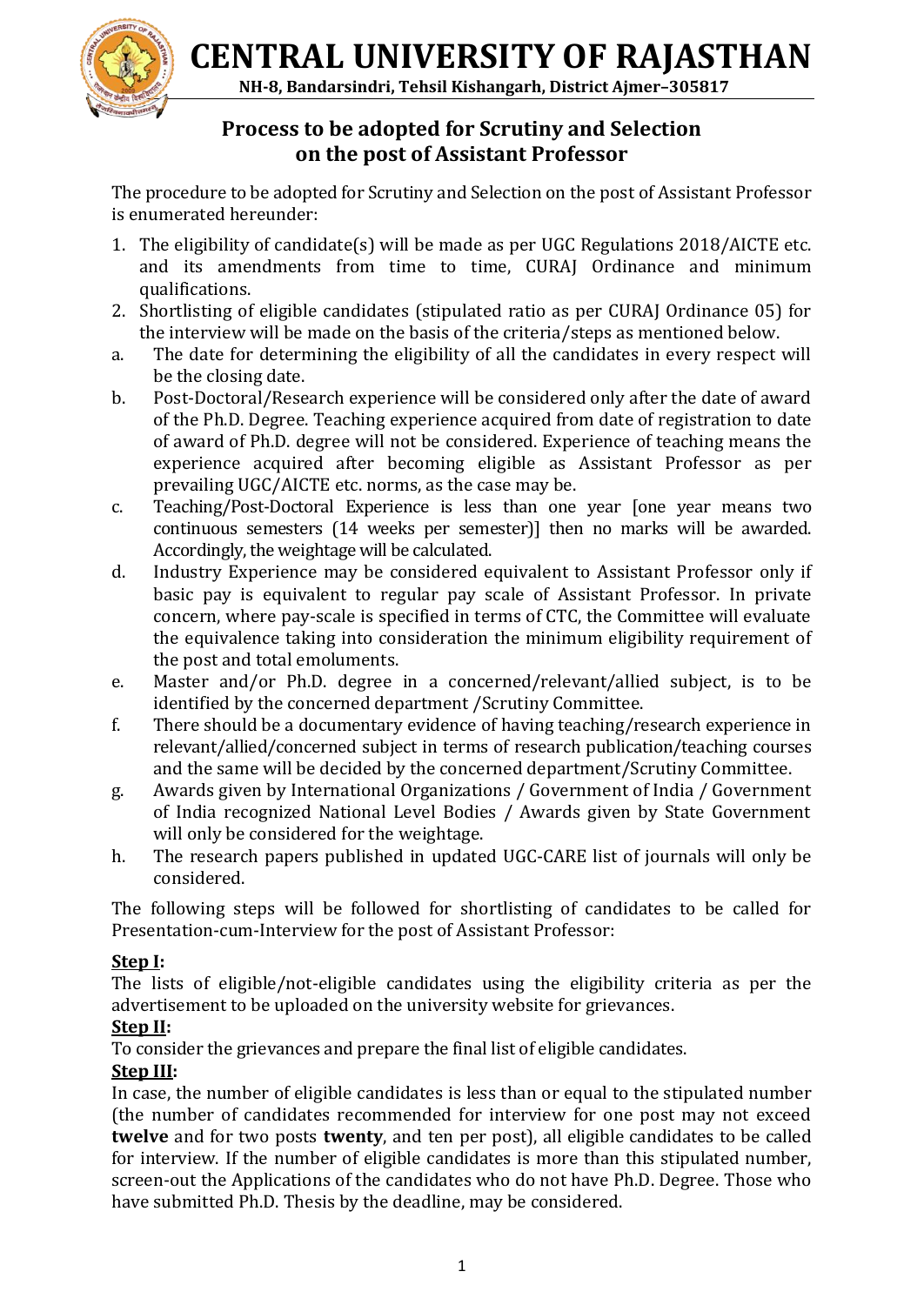## **Step IV:**

In case, the number of eligible candidates is less than or equal to the stipulated number (the number of candidates recommended for interview for one post may not exceed **twelve** and for two posts **twenty**, and ten per post), all eligible candidates to be called for interview. However, the UGC Weightage and Cumulative Impact Factor (CIF) as per Step VI will be calculated.

### **Step V:**

In case, the number of eligible candidates is more than the stipulated number, further shortlist top 35 candidates for one position and top 50 candidates for 2 positions in order of weightage out of 100 according to UGC Screening/Shortlisting criteria as per UGC Regulations, 2018.

#### **Step VI:**

Compute weighted Cumulative Impact Factor (based on JCR, Thomson Reuters) of publications in the following manner. Publications of last 5 years will be considered.

\* For calculating Cumulative Impact Factor (CIF):

- a. If the candidate is the sole author, the weightage is IF x 1.0
- b. If there are more than one authors and the candidate is First Author or Corresponding Author, the weightage is IF x 0.7.
- c. If there are more than one authors and the candidate is among the rest of the authors, the weightage is IF x 0.3.
- d. Weights so calculated for all publications in last five years to be added with a capping of 30.

For disciplines for which TR Impact Factor is not available, the committee can work out a modality for which an expert can be consulted on the subject and ask to assign rules on publications.

#### **Step VII:**

In case, there is more than stipulated number of eligible candidates (the number of candidates recommended for interview for one post may not exceed **twelve** and for two posts **twenty**, and ten per post), screen out applicants with CIF less than 5 and shortlist 12 candidates for 1 post and 20 candidates for 2 posts in merit order of UGC criteria (100 marks) + Cumulative Impact Factor (CIF) (maximum 30 marks) for total 130 marks and prepare the list of candidates to be called for interview. In case shortlisted candidates are not in the required ratio, CIF criteria may be relaxed to next lower integer (like 4, 3, …, 0).

#### **Step VIII:**

For the post of Assistant Professor, shortlisted candidates will give their colloquium (20 minutes) before a core committee constituted for the purpose and the Dean/HoD, all faculty member of the department and confidential report by the committee to be submitted in a sealed envelope to the Vice Chancellor/Selection Committee. These candidates will be called for the Interview before the Selection Committee.

#### **Step IX:**

Documents verification related to minimum eligibility, Caste Certificate, Nationality, NoC, Award of Ph.D., All mark-sheets, Experience (Research/Teaching), publications, *etc.* will be done at the time of colloquium and the final weightage/reports in tabular format for all candidates called for Presentation-cum-Interview will be obtained as per Step VII (by scaling 130 marks to 50).

#### **Step X:**

Selection Committee will make assessment of suitability of the candidate based on interview, publications, funded projects, research guidance, and report received as Step IX and to recommend the candidate according to the final merit list as per the following criteria:

| Criteria                                                                                                                   | For Assistant Professor |
|----------------------------------------------------------------------------------------------------------------------------|-------------------------|
| Academic Background, and Research Performance & Publications (as<br>calculated in Step IX and after document verification) | 50                      |
| Domain knowledge & Teaching Skills                                                                                         | 30                      |
| Interview Performance                                                                                                      | 20                      |